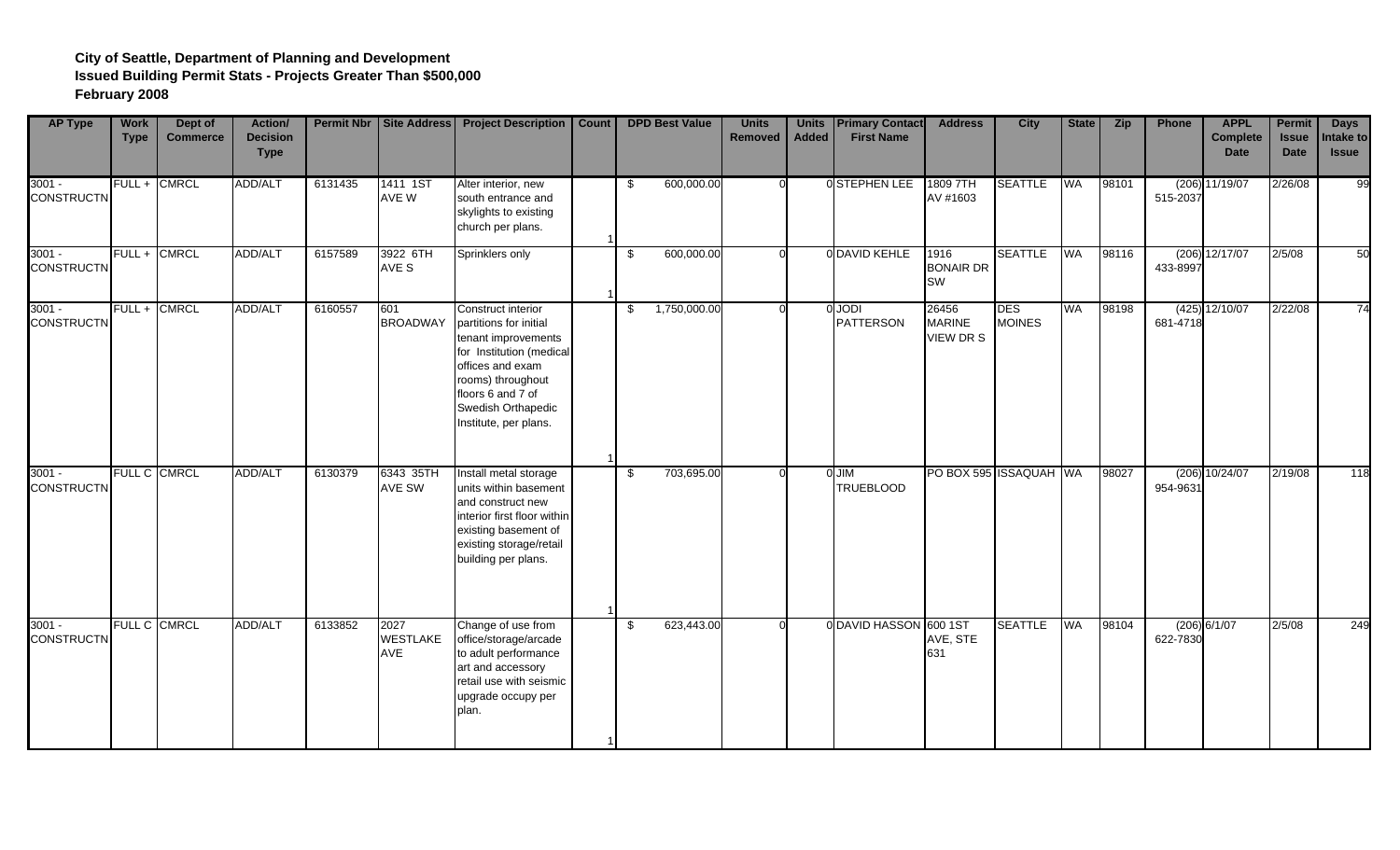| <b>AP Type</b>                | <b>Work</b><br><b>Type</b> | Dept of<br><b>Commerce</b> | Action/<br><b>Decision</b><br><b>Type</b> | <b>Permit Nbr</b> |                              | Site Address   Project Description                                                                                                                                                         | <b>Count</b> | <b>DPD Best Value</b> | <b>Units</b><br><b>Removed</b> | <b>Units</b><br><b>Added</b> | <b>Primary Contact</b><br><b>First Name</b>                         | <b>Address</b>                              | <b>City</b>                 | State     | <b>Zip</b>     | Phone    | <b>APPL</b><br><b>Complete</b><br><b>Date</b> | <b>Permit</b><br><b>Issue</b><br><b>Date</b> | <b>Days</b><br>Intake to<br><b>Issue</b> |
|-------------------------------|----------------------------|----------------------------|-------------------------------------------|-------------------|------------------------------|--------------------------------------------------------------------------------------------------------------------------------------------------------------------------------------------|--------------|-----------------------|--------------------------------|------------------------------|---------------------------------------------------------------------|---------------------------------------------|-----------------------------|-----------|----------------|----------|-----------------------------------------------|----------------------------------------------|------------------------------------------|
| $3001 -$<br><b>CONSTRUCTN</b> | <b>FULL C</b>              | <b>CMRCL</b>               | ADD/ALT                                   | 6137917           | 8800 8TH<br>AVE SW           | Replace existing 68-<br>million gallon open<br>basin water resevoir<br>with a new buried 30-<br>million gallon concrete<br>resevoir, entire area<br>to be seeded with<br>grass, per plans. |              | \$<br>20,000,000.00   |                                |                              | 0 TARA WONG-<br><b>ESTEBAN</b>                                      | 700 5TH<br>AVE, #4900,<br>PO BOX<br>34018   | <b>SEATTLE</b>              | WA        | 98124-<br>4018 | 684-5903 | (206) 6/18/07                                 | 2/21/08                                      | 248                                      |
| $3001 -$<br><b>CONSTRUCTN</b> | <b>FULL C</b>              | <b>CMRCL</b>               | ADD/ALT                                   | 6143736           | 1419 3RD<br><b>AVE</b>       | New grocery store<br>tenant improvement in<br>existing basement<br>area and first floor per<br>plan                                                                                        |              | \$<br>1,800,000.00    |                                |                              | <b>O MIKE BAILY</b>                                                 | 1319<br><b>DEXTER</b><br>AVE N              | <b>SEATTLE</b>              | <b>WA</b> | 98109          | 283-4764 | $(206)$ 12/6/07                               | 2/13/08                                      | 69                                       |
| $3001 -$<br><b>CONSTRUCTN</b> | FULL+                      | <b>INST</b>                | ADD/ALT                                   | 6151827           | 901 12TH<br><b>AVE</b>       | Construct elevator<br>shaft addition to north<br>end of existing<br>dormitory (Xavier Hall)<br>of Seattle University<br>per plan.                                                          |              | \$<br>700,000.00      |                                |                              | 0 CRAIG<br><b>BELCHER</b>                                           | 26456<br><b>MARINE</b><br><b>VIEW DR S</b>  | <b>DES</b><br><b>MOINES</b> | <b>WA</b> | 98198          | 295-0613 | (206) 12/19/07                                | 2/13/08                                      | 56                                       |
| $3001 -$<br><b>CONSTRUCTN</b> | $FULL +$                   | <b>INST</b>                | ADD/ALT                                   | 6153680           | 1959 NE<br><b>PACIFIC ST</b> | Interior alterations to<br>1st floor (Radiation<br>Oncology of UW<br><b>Medical Center)</b><br>mechanical HVAC<br>included, per plan.                                                      |              | \$<br>1,000,000.00    |                                |                              | <b>OCHRISTIAN</b><br><b>GRANGE</b>                                  | 21911 76TH EDMONDS WA<br>AVE W<br>SUITE 210 |                             |           | 98026          | 778-1530 | $(425)$ 11/9/07                               | 2/13/08                                      | 96                                       |
| $1004 -$<br><b>MECHANICAL</b> |                            | FULL C CMRCL               | <b>MECHANICA</b>                          | 6145066           |                              | 325 9TH AVE Install 3 dry cooler on<br>the roof, cooling and<br>ventilation equipment<br>in the computer room<br>and exhaust fan on the<br>P-1 level                                       |              | \$<br>650,000.00      |                                |                              | <b>UNIVERSITY</b><br><b>MECH</b><br><b>CONTRACTOR</b><br><b>INC</b> | 11611 49TH MUKILTEO WA<br><b>PLW</b>        |                             |           | 98275-<br>4255 | 364-9900 | $(206)$ 6/29/07                               | 2/20/08                                      | 236                                      |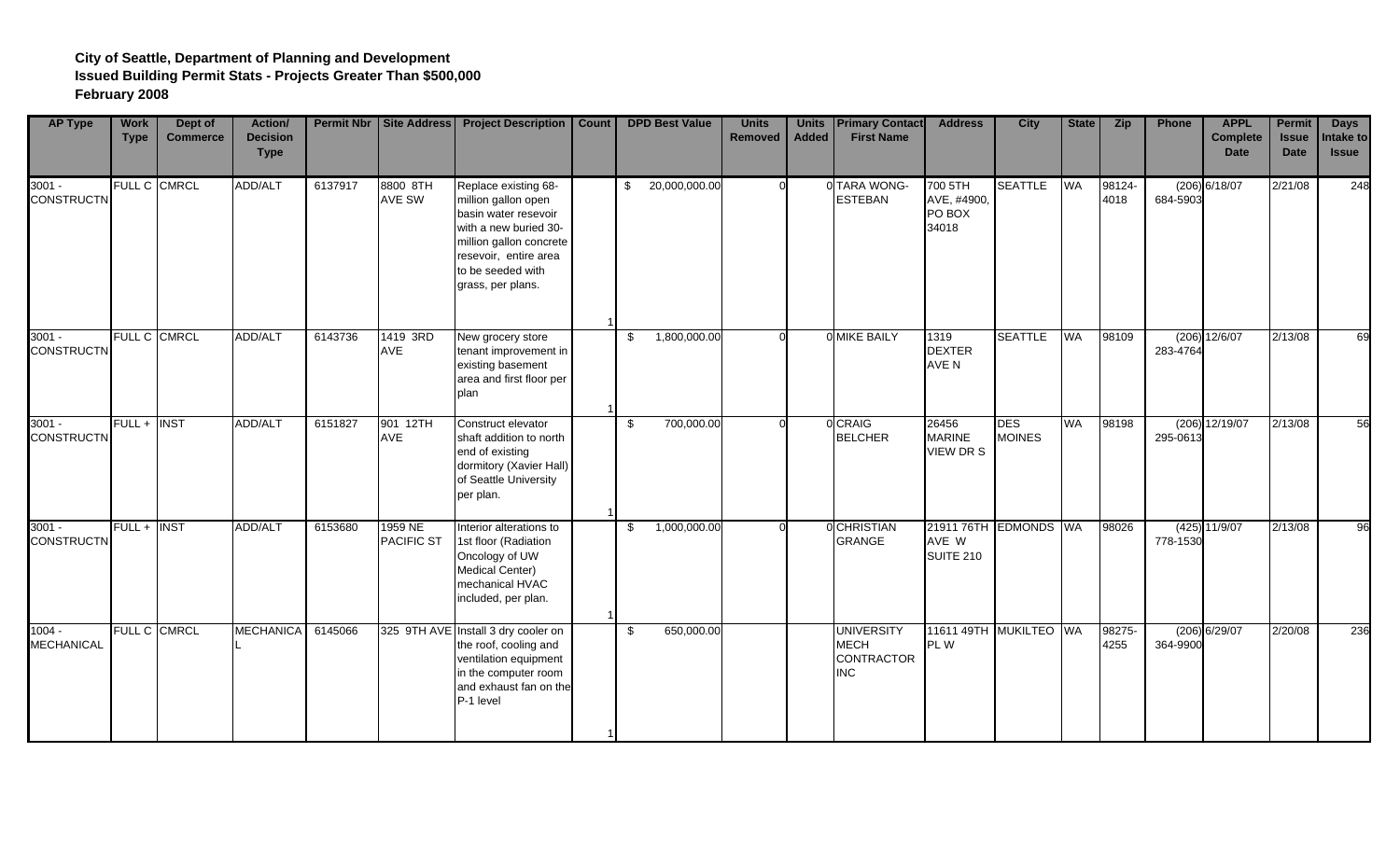| <b>AP Type</b>                | <b>Work</b><br><b>Type</b> | Dept of<br><b>Commerce</b> | Action/<br><b>Decision</b><br><b>Type</b> |         |                                        | Permit Nbr   Site Address   Project Description   Count                                                                                                                                                                     |              | <b>DPD Best Value</b> | <b>Units</b><br>Removed | <b>Added</b>   | <b>Units Primary Contact</b><br><b>First Name</b> | <b>Address</b>             | City           | State     | <b>Zip</b>     | Phone             | <b>APPL</b><br><b>Complete</b><br><b>Date</b> | Permit<br><b>Issue</b><br><b>Date</b> | <b>Days</b><br>Intake to<br><b>Issue</b> |
|-------------------------------|----------------------------|----------------------------|-------------------------------------------|---------|----------------------------------------|-----------------------------------------------------------------------------------------------------------------------------------------------------------------------------------------------------------------------------|--------------|-----------------------|-------------------------|----------------|---------------------------------------------------|----------------------------|----------------|-----------|----------------|-------------------|-----------------------------------------------|---------------------------------------|------------------------------------------|
| $1004 -$<br><b>MECHANICAL</b> |                            | FULL C CMRCL               | <b>MECHANICA</b>                          | 6164472 | 2911 2ND<br>AVE                        | A/C AND<br><b>DUCKWORK FOR 45</b><br><b>RESIDENTIAL UNITS</b><br>AND DUCTWORK<br><b>ONLY FOR FUTURE</b><br>A/C UNITS FOR 27<br><b>RESIDENTIAL UNITS</b><br>ON P1 & P3,<br>1ST, 2ND, AND 6-12<br>FLOORS & ROOF.<br>PER PLANS | \$           | 567,990.00            |                         |                | <b>PEGGY PEEL</b>                                 | 4600 S.<br>134TH PL        | <b>SEATTLE</b> | <b>WA</b> | 98168          | (206)<br>248-8747 | 12/17/07                                      | 2/12/08                               | 57                                       |
| $1004 -$<br><b>MECHANICAL</b> |                            | <b>FULL C CMRCL</b>        | <b>MECHANICA</b>                          | 6167486 | AVE W                                  | 333 ELLIOTT Install VAV boxes and<br>associated low<br>pressure ductwork,<br>add grilles and<br>diffusers. Add air<br>cooled chiller on roof<br>w/ pumps, indoor fan<br>coil units and misc<br>exhaust fans. per<br>plans   | -\$          | 1,419,000.00          |                         |                | <b>ALI SADIGH</b>                                 | PO BOX<br>24567            | <b>SEATTLE</b> | <b>WA</b> | 98124-<br>0567 | 762-3311          | $(206)$ $1/18/08$                             | 2/25/08                               | 38                                       |
| <b>COMMERCIAL ADD / ALT</b>   |                            |                            |                                           |         |                                        |                                                                                                                                                                                                                             | $12 \mid$ \$ | 30,414,128.00         |                         |                |                                                   |                            |                |           |                |                   |                                               |                                       |                                          |
| $3001 -$<br><b>CONSTRUCTN</b> | $FULL + MF$                |                            | ADD/ALT                                   | 6164953 | 1601 E<br><b>COLUMBIA</b><br><b>ST</b> | Replace stucco<br>exterior of existing<br>condominium building<br>with fiber cement<br>siding. Replace<br>windows and re-roof<br>building per plans.                                                                        | - \$         | 660,000.00            |                         |                | 0 JAN OWENS                                       | 2150 N<br>107TH ST<br>#375 | <b>SEATTLE</b> | WA        | 98133          | 361-7100          | $(206)$ 12/31/07                              | 2/22/08                               | 53                                       |
| <b>MULTIFAMILY ADD / ALT</b>  |                            |                            |                                           |         |                                        |                                                                                                                                                                                                                             | $1 \,$ \$    | 660,000.00            | 0                       | $\overline{0}$ |                                                   |                            |                |           |                |                   |                                               |                                       |                                          |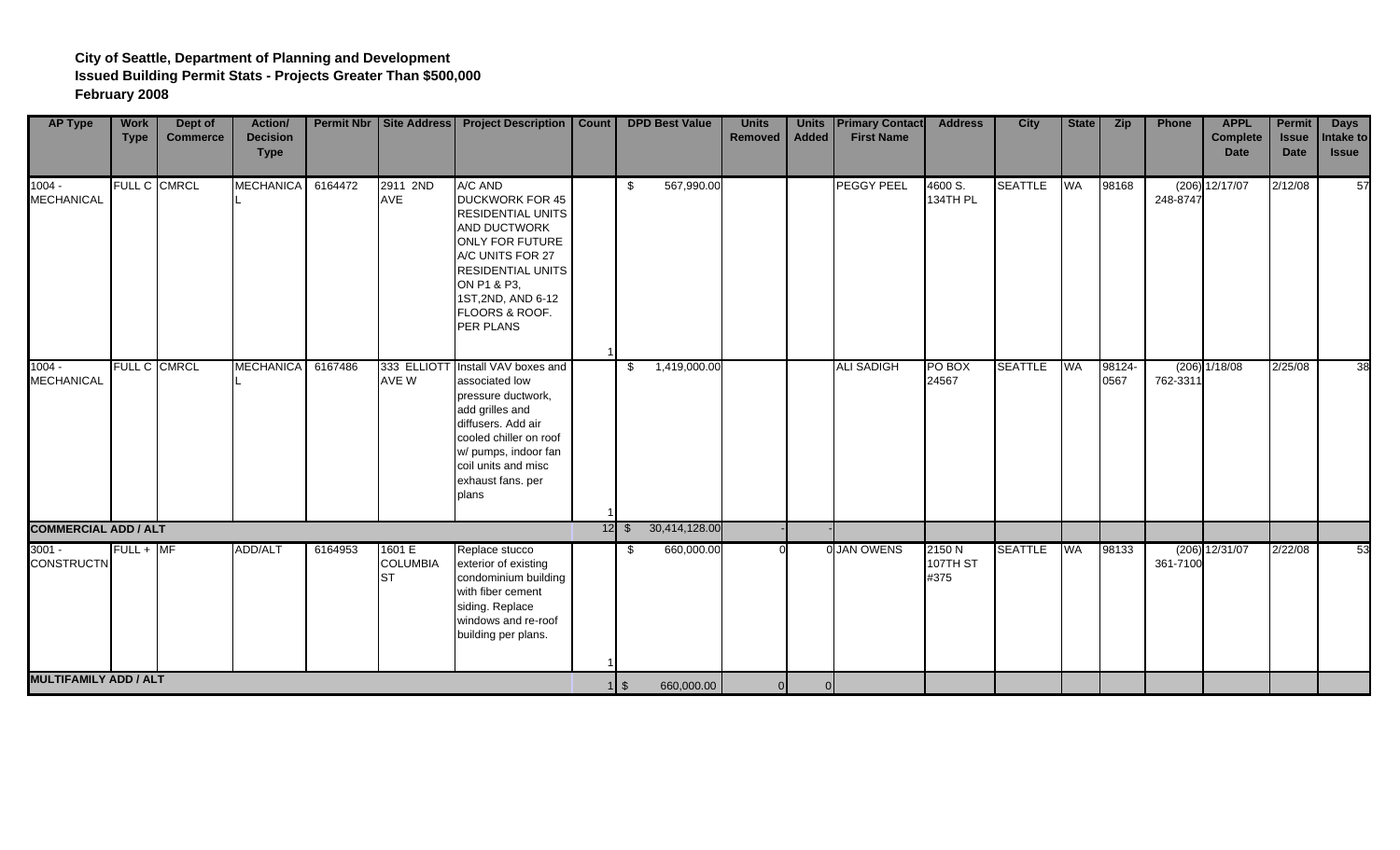| <b>AP Type</b>                | <b>Work</b><br><b>Type</b> | Dept of<br><b>Commerce</b> | Action/<br><b>Decision</b><br><b>Type</b> |         |                                           | <b>Permit Nbr   Site Address   Project Description</b>                                                                                                                                                                           | Count |     | <b>DPD Best Value</b> | <b>Units</b><br><b>Removed</b> | <b>Units</b><br><b>Added</b> | <b>Primary Contact</b><br><b>First Name</b> | <b>Address</b>                   | <b>City</b>                    | State     | <b>Zip</b> | Phone    | <b>APPL</b><br><b>Complete</b><br><b>Date</b> | <b>Permit</b><br><b>Issue</b><br><b>Date</b> | <b>Days</b><br>Intake to<br><b>Issue</b> |
|-------------------------------|----------------------------|----------------------------|-------------------------------------------|---------|-------------------------------------------|----------------------------------------------------------------------------------------------------------------------------------------------------------------------------------------------------------------------------------|-------|-----|-----------------------|--------------------------------|------------------------------|---------------------------------------------|----------------------------------|--------------------------------|-----------|------------|----------|-----------------------------------------------|----------------------------------------------|------------------------------------------|
| $3001 -$<br><b>CONSTRUCTN</b> |                            | FULL C CMRCL               | <b>NEW</b>                                | 6086817 | 809<br><b>HIAWATHA</b><br>PL <sub>S</sub> | Construct mixed use<br>structure with low-<br>income dwelling units<br>and parking and<br>occupy per plan.                                                                                                                       |       | \$  | 14,200,806.00         |                                |                              | 94 PETER<br><b>GOODALL</b>                  | 911<br><b>WESTERN</b><br>AV #200 | <b>SEATTLE</b>                 | <b>WA</b> | 98104      | 623-1104 | $(206)$ 10/5/07                               | 2/19/08                                      | 137                                      |
| $3001 -$<br><b>CONSTRUCTN</b> |                            | FULL C CMRCL               | <b>NEW</b>                                | 6090153 |                                           | 801 9TH AVE Construct 7 story multi-<br>family apartment<br>building with<br>accessory food service<br>and below grade<br>parking, per plan.                                                                                     |       | -\$ | 3,364,831.00          |                                |                              | 1 VERNON<br><b>ABELSEN</b>                  | 911<br><b>WESTERN</b><br>AV #200 | <b>SEATTLE</b>                 | WA        | 98104      | 623-1104 | $(206)$ $7/20/07$                             | 2/25/08                                      | 220                                      |
| $3001 -$<br><b>CONSTRUCTN</b> |                            | FULL C CMRCL               | <b>NEW</b>                                | 6106772 | 4215<br>S                                 | Establish use as<br>RAINIER AVE admin office, medical<br>office and construct<br>new 2-story mixed<br>commercial bldg w/<br>open-air parking and<br>occupy all per plan /<br>Southeast Seattle<br>Redevelopment Area<br>(SESRA). |       | -\$ | 813,419.00            |                                |                              | 0 EVAN CHAN                                 | 7432 SE<br>27TH ST               | <b>MERCER</b><br><b>ISLAND</b> | <b>WA</b> | 98040      | 236-9989 | $(206)$ 11/7/06                               | 2/1/08                                       | 451                                      |
| $3001 -$<br><b>CONSTRUCTN</b> |                            | FULL C CMRCL               | <b>NEW</b>                                | 6111095 | 2021 15TH<br>AVE W                        | Establish use as multi-<br>purpose convenience<br>store, construct one<br>story with mezzanine<br>retail building for<br>"Whole Foods",<br>grading of 20,400<br>cubic yards and<br>occupy per plan.                              |       | \$  | 6,624,901.00          |                                |                              | 0 TOM JORDAN                                | 1411 4TH<br>AV #1306             | <b>SEATTLE</b>                 | <b>WA</b> | 98101      | 682-6170 | $(206)$ 9/26/06                               | 2/11/08                                      | 503                                      |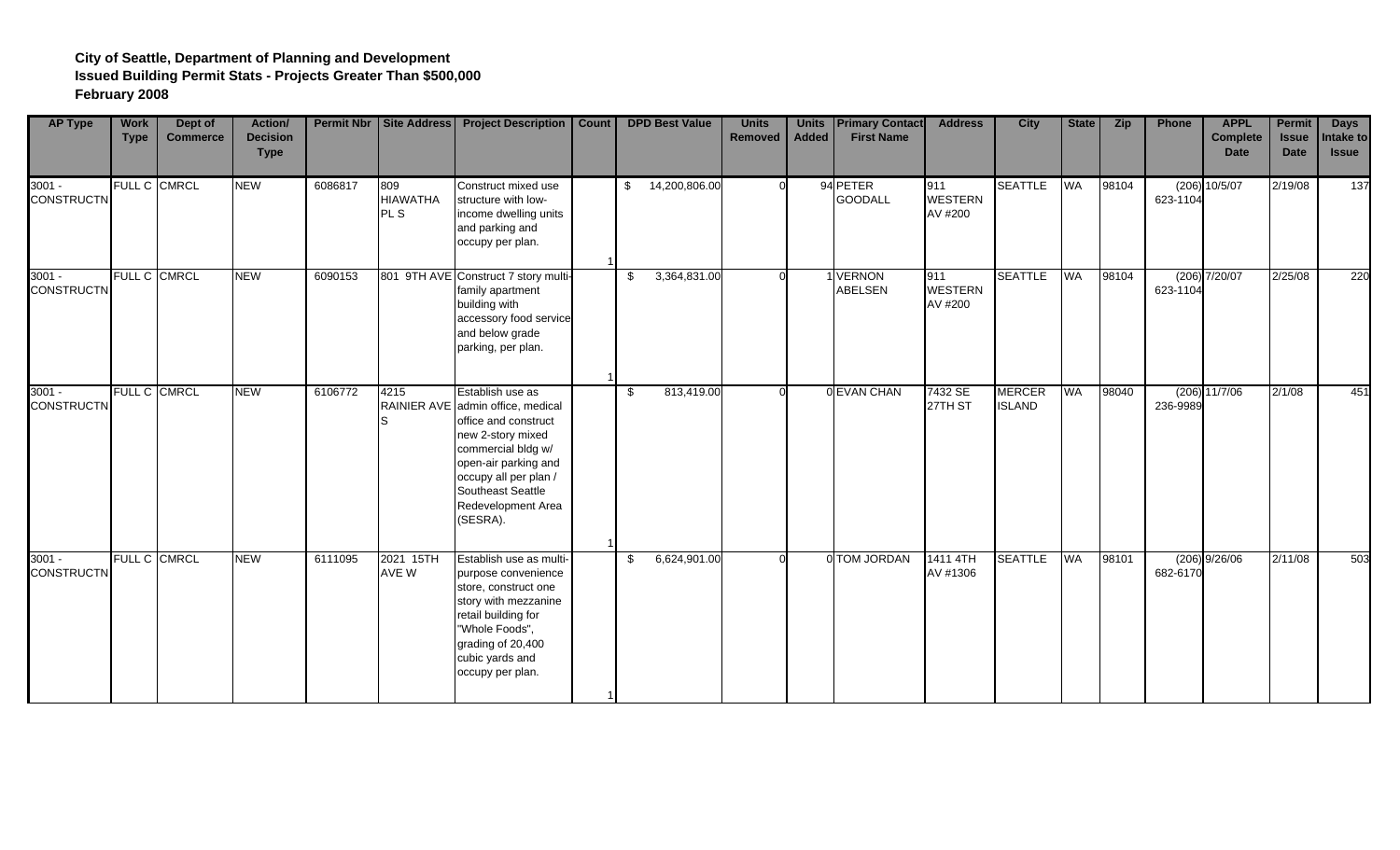| <b>AP Type</b>                | <b>Work</b><br><b>Type</b> | Dept of<br><b>Commerce</b> | Action/<br><b>Decision</b><br><b>Type</b> |         |                                 | <b>Permit Nbr   Site Address   Project Description</b>                                                                                                                                                                                                                                               | Count |     | <b>DPD Best Value</b> | <b>Units</b><br>Removed | <b>Units</b><br><b>Added</b> | <b>Primary Contact</b><br><b>First Name</b> | <b>Address</b>                          | <b>City</b>                 | State     | <b>Zip</b> | Phone    | <b>APPL</b><br><b>Complete</b><br><b>Date</b> | <b>Permit</b><br><b>Issue</b><br><b>Date</b> | <b>Days</b><br>Intake to<br><b>Issue</b> |
|-------------------------------|----------------------------|----------------------------|-------------------------------------------|---------|---------------------------------|------------------------------------------------------------------------------------------------------------------------------------------------------------------------------------------------------------------------------------------------------------------------------------------------------|-------|-----|-----------------------|-------------------------|------------------------------|---------------------------------------------|-----------------------------------------|-----------------------------|-----------|------------|----------|-----------------------------------------------|----------------------------------------------|------------------------------------------|
| $3001 -$<br><b>CONSTRUCTN</b> |                            | FULL C CMRCL               | <b>NEW</b>                                | 6113348 | 3100<br><b>AIRPORT</b><br>WAY S | Phase I of III for<br>construction of a 9-<br>story storage & light<br>manufacturing/office<br>building with parking.<br>Shoring & Excavation<br>only/ build per plans.                                                                                                                              |       | \$. | 750,000.00            |                         |                              | 1 LARRY ALLEN                               | 26456<br><b>MARINE</b><br>VIEW DR S     | <b>DES</b><br><b>MOINES</b> | <b>WA</b> | 98198      | 914-5820 | (206) 10/11/06                                | 2/1/08                                       | 478                                      |
| $3001 -$<br><b>CONSTRUCTN</b> |                            | FULL C CMRCL               | <b>NEW</b>                                | 6117348 | 3295 SW<br><b>AVALON</b><br>WAY | PHASE 2 OF 2 -<br><b>CONSTRUCT A</b><br>MIXED USE<br><b>BUILDING IN AN</b><br><b>ENVIROMENTAL</b><br>CRITICAL AREA AND<br><b>OCCUPY THE</b><br><b>BUILDING (EXCEPT</b><br>RETAIL AREA) PER<br>PLAN (SHORING<br>AND EXCAVATION<br>UNDER 6117349).                                                     |       | \$  | 7,763,739.00          |                         |                              | 60 MARK<br><b>TRAVERS</b>                   | 2315 E PIKE SEATTLE<br><b>ST UNIT A</b> |                             | <b>WA</b> | 98122      | 763-8496 | $(206)$ $1/3/07$                              | 2/21/08                                      | 414                                      |
| $3001 -$<br><b>CONSTRUCTN</b> |                            | FULL C CMRCL               | <b>NEW</b>                                | 6125485 | S                               | 505 1ST AVE Phase II of II To build<br>an addition of a 7-<br>story, 308,000 sf,<br>commercial office<br>building with ground<br>floor retail above a 4-<br>level 454 stall,<br>underground parking<br>garage. Structural and<br>Architectural<br>Completion this<br>phase, and occupy per<br>plans. |       | \$  | 60,299,131.00         |                         |                              | 0 JON O'HARE                                | 26456<br><b>MARINE</b><br>VIEW DR S     | <b>DES</b><br><b>MOINES</b> | WA        | 98198      | 301-9541 | $(425)$ 3/29/07                               | 2/25/08                                      | 333                                      |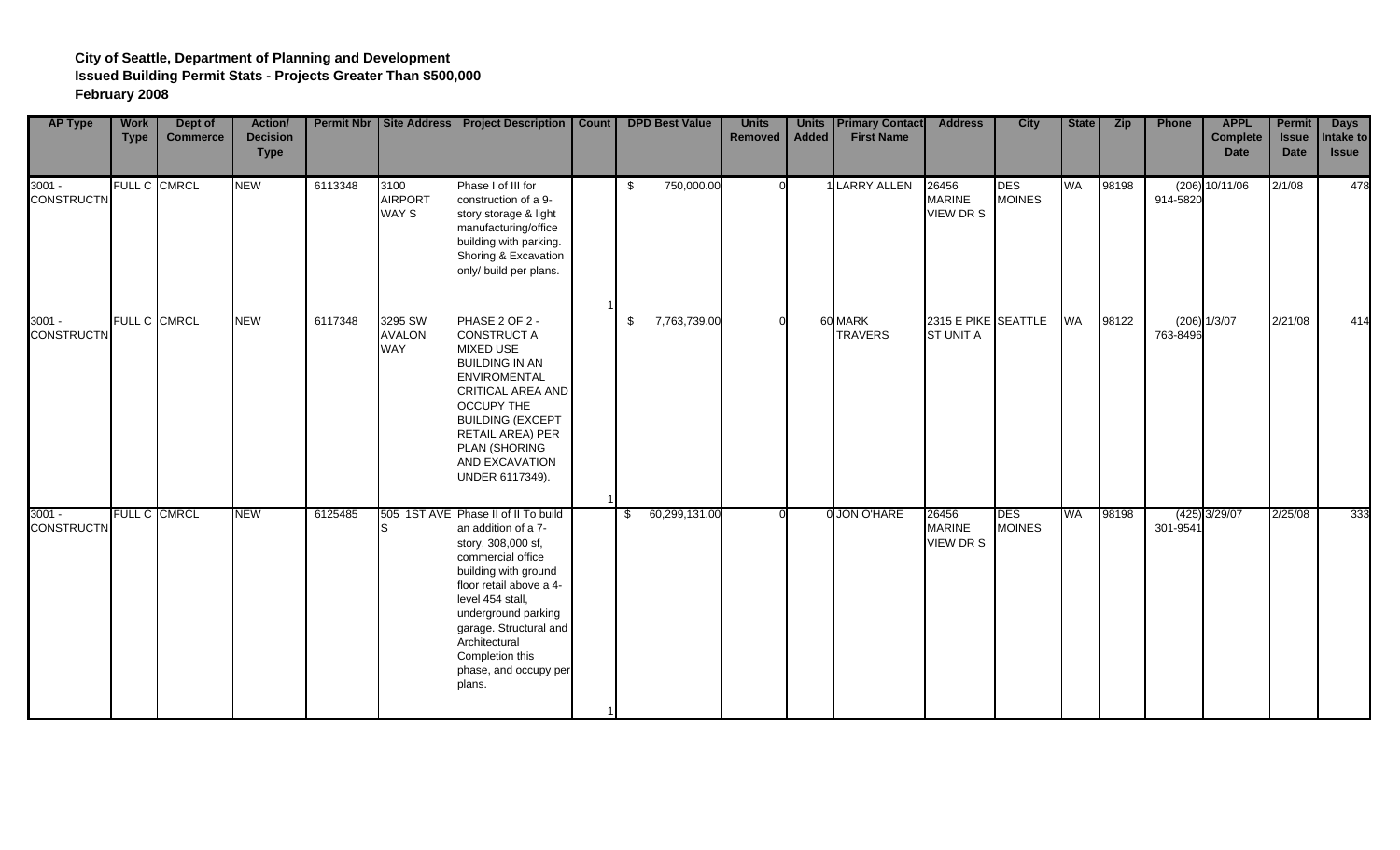| <b>AP Type</b>                | <b>Work</b><br><b>Type</b> | Dept of<br><b>Commerce</b> | <b>Action/</b><br><b>Decision</b><br><b>Type</b> |         |                                 | Permit Nbr   Site Address   Project Description                                                                                                    | Count |     | <b>DPD Best Value</b> | <b>Units</b><br>Removed | <b>Units</b><br><b>Added</b> | <b>Primary Contact</b><br><b>First Name</b> | <b>Address</b>                            | <b>City</b>                 | State     | <b>Zip</b> | Phone    | <b>APPL</b><br><b>Complete</b><br><b>Date</b> | <b>Permit</b><br><b>Issue</b><br><b>Date</b> | <b>Days</b><br>Intake to<br><b>Issue</b> |
|-------------------------------|----------------------------|----------------------------|--------------------------------------------------|---------|---------------------------------|----------------------------------------------------------------------------------------------------------------------------------------------------|-------|-----|-----------------------|-------------------------|------------------------------|---------------------------------------------|-------------------------------------------|-----------------------------|-----------|------------|----------|-----------------------------------------------|----------------------------------------------|------------------------------------------|
| $3001 -$<br><b>CONSTRUCTN</b> | <b>FULL C</b>              | <b>CMRCL</b>               | <b>NEW</b>                                       | 6129554 | 1002<br><b>AIRPORT</b><br>WAY S | Phase I of<br>III/Construct building<br>for motor vehicle<br>showroom and<br>office/Shoring and<br>Excavation only this<br>permit, per plans.      |       | \$. | 754,000.00            |                         |                              | 0 NED NELSON                                | 1021 92ND<br>AVE NE                       | BELLEVUE WA                 |           | 98004      | 444-6782 | $(425)$ 2/23/07                               | 2/4/08                                       | 346                                      |
| $3001 -$<br><b>CONSTRUCTN</b> | <b>FULL C</b>              | <b>CMRCL</b>               | <b>NEW</b>                                       | 6129555 | 1002<br><b>AIRPORT</b><br>WAY S | Phase II of<br><b>III/Construct building</b><br>for motor vehicle<br>showroom and<br>office/Foundation to<br>Grade only this permit,<br>per plans. |       | \$  | 786,930.00            |                         |                              | 0 NED NELSON                                | 1021 92ND<br>AVE NE                       | BELLEVUE WA                 |           | 98004      | 444-6782 | $(425)$ 4/4/07                                | 2/13/08                                      | 315                                      |
| $3001 -$<br><b>CONSTRUCTN</b> | <b>FULL C</b>              | <b>CMRCL</b>               | <b>NEW</b>                                       | 6129560 | 670 S                           | Phase I of III for<br>PLUMMER ST construct a new auto<br>service bldg with<br>accessory parking,<br>shoring and<br>excavation only, per<br>plans.  |       | \$. | 560,000.00            |                         |                              | 0 NED NELSON                                | 1021 92ND<br>AVE NE                       | BELLEVUE WA                 |           | 98004      | 444-6782 | $(425)$ 2/27/07                               | 2/4/08                                       | 342                                      |
| $3001 -$<br><b>CONSTRUCTN</b> | <b>FULL C</b>              | <b>CMRCL</b>               | <b>NEW</b>                                       | 6137590 | AVE W                           | 635 ELLIOTT Phase I of II for<br>construction of an<br>Office building/<br>Shoring & Excavation<br>only/ Build per plans                           |       |     | 8,000,000.00          |                         |                              | 0 CRAIG<br><b>BELCHER</b>                   | 26456<br><b>MARINE</b><br><b>VIEW DRS</b> | <b>DES</b><br><b>MOINES</b> | <b>WA</b> | 98198      | 295-0613 | $(206)$ $5/2/07$                              | 2/21/08                                      | 295                                      |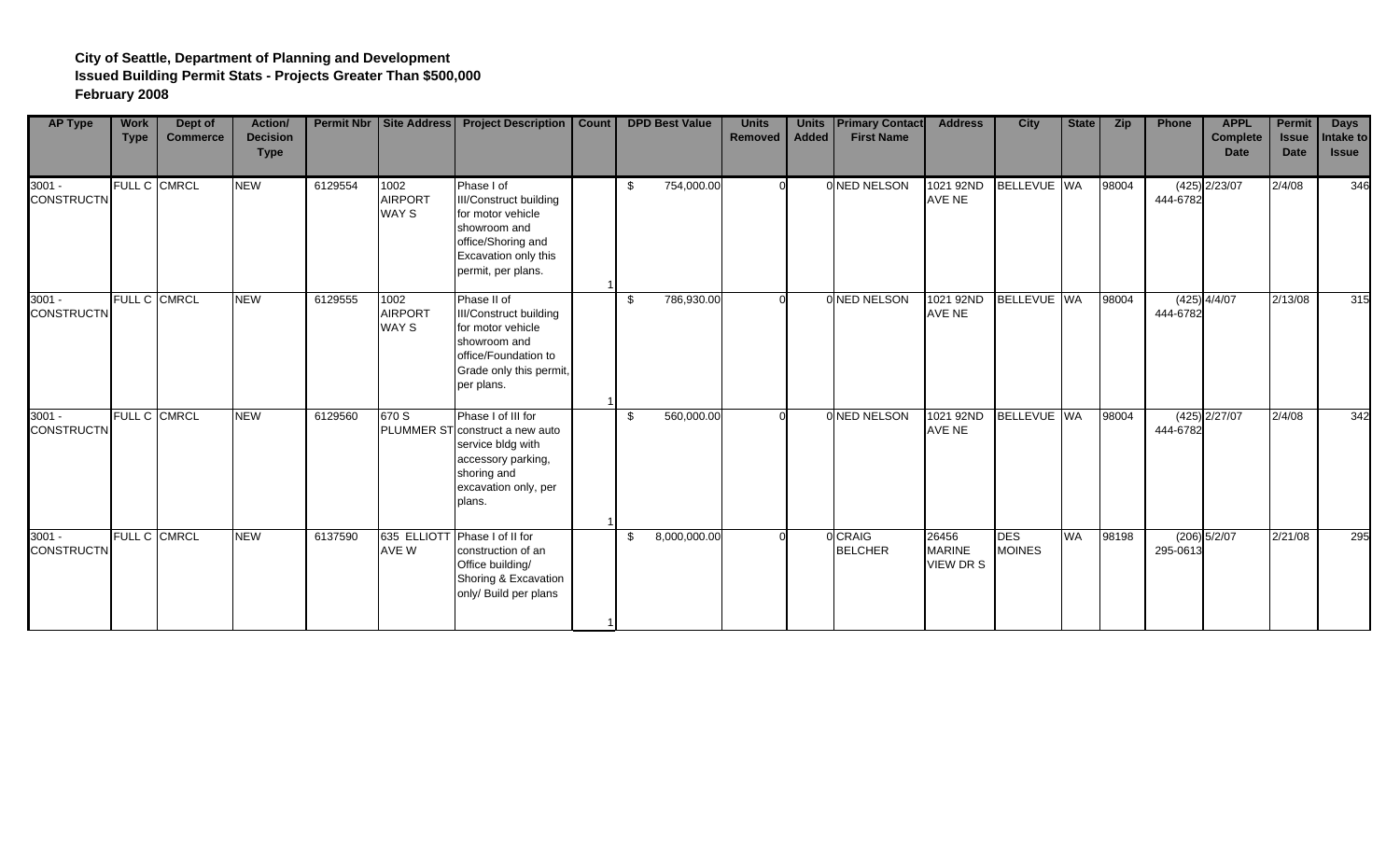| <b>AP Type</b>                | <b>Work</b><br><b>Type</b> | Dept of<br><b>Commerce</b> | Action/<br><b>Decision</b><br><b>Type</b> |         |                                      | <b>Permit Nbr   Site Address   Project Description</b>                                                                                                                                               | Count |     | <b>DPD Best Value</b> | <b>Units</b><br>Removed | <b>Units</b><br>Added | <b>Primary Contact</b><br><b>First Name</b> | <b>Address</b>                    | <b>City</b>    | State     | <b>Zip</b> | Phone    | <b>APPL</b><br><b>Complete</b><br><b>Date</b> | <b>Permit</b><br><b>Issue</b><br><b>Date</b> | <b>Days</b><br>Intake to<br><b>Issue</b> |
|-------------------------------|----------------------------|----------------------------|-------------------------------------------|---------|--------------------------------------|------------------------------------------------------------------------------------------------------------------------------------------------------------------------------------------------------|-------|-----|-----------------------|-------------------------|-----------------------|---------------------------------------------|-----------------------------------|----------------|-----------|------------|----------|-----------------------------------------------|----------------------------------------------|------------------------------------------|
| $3001 -$<br><b>CONSTRUCTN</b> |                            | FULL C CMRCL               | <b>NEW</b>                                | 6138705 | 199 E BLAINE Phase I of<br><b>ST</b> | III/Construct a 3-story<br>mixed occupancy<br>structure with below<br>grade parking/Shoring<br>and Excavation only /<br><b>Build Per Plans</b><br>(Project includes<br>28,000 cu.yds. of<br>grading) |       | -\$ | 2,405,000.00          |                         |                       | 0 STACIE<br><b>CONWAY</b>                   | 1101 E PIKE SEATTLE<br>ST FLOOR 3 |                | <b>WA</b> | 98122      | 322-3322 | $(206)$ 6/15/07                               | 2/15/08                                      | 245                                      |
| <b>NEW COMMERCIAL</b>         |                            |                            |                                           |         |                                      |                                                                                                                                                                                                      |       |     | 12 \$ 106,322,757.00  |                         | 156                   |                                             |                                   |                |           |            |          |                                               |                                              |                                          |
| $3001 -$<br><b>CONSTRUCTN</b> | $FULL + MF$                |                            | <b>NEW</b>                                | 6127690 | 6116 26TH<br>AVE NW                  | Establish use as<br>multifamily structure<br>and construct 3<br>attached townhouses<br>with attached garages<br>per plan.                                                                            |       | -S  | 626,178.00            |                         |                       | 3CHRISTOPHER 1822 14TH<br>DAY               | AV SUITE D                        | <b>SEATTLE</b> | <b>WA</b> | 98122      | 860-2847 | $(206)$ 5/2/07                                | 2/29/08                                      | 303                                      |
| $3001 -$<br><b>CONSTRUCTN</b> | FULL C MF                  |                            | <b>NEW</b>                                | 6113042 | 611 13TH<br>AVE E                    | Establish use as<br>townhouse. Construct<br>3-story townhouse<br>(EAST) with attached<br>garages per plans.<br>(Review and<br>processing for 2 AP#<br>under AP#6113042).                             |       | -\$ | 543,284.00            |                         |                       | 3 ELIZABETH<br><b>BUMPAS</b>                | 611 E PIKE SEATTLE<br><b>ST</b>   |                | <b>WA</b> | 98122      | 322-7959 | $(206)$ 5/9/00                                | 2/27/08                                      | 2850                                     |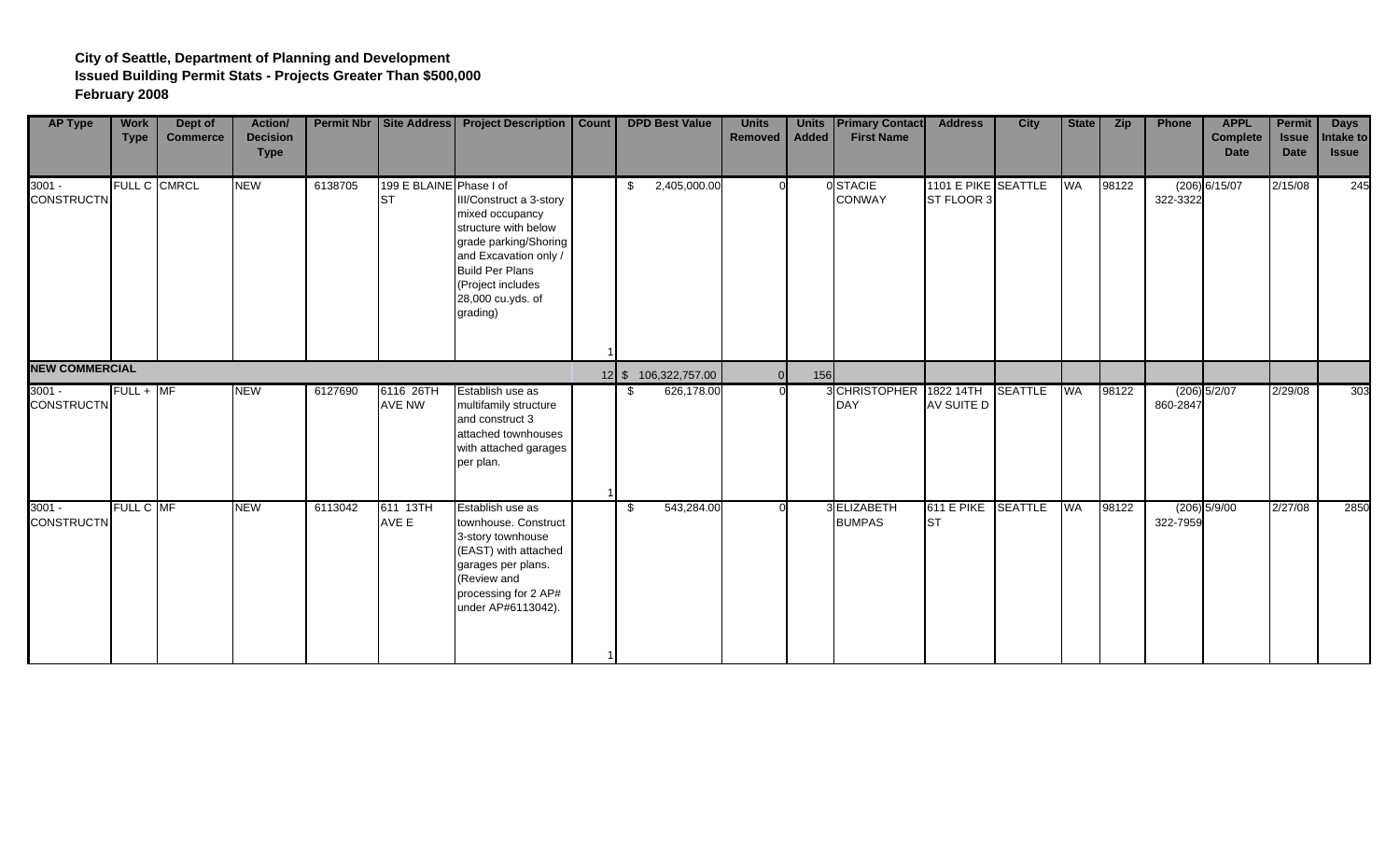| <b>AP Type</b>                | <b>Work</b><br><b>Type</b> | Dept of<br><b>Commerce</b> | <b>Action/</b><br><b>Decision</b><br><b>Type</b> |         |                                        | Permit Nbr   Site Address   Project Description                                                                                                                             | Count |     | <b>DPD Best Value</b> | <b>Units</b><br>Removed | <b>Units</b><br>Added | <b>Primary Contact</b><br><b>First Name</b> | <b>Address</b>                           | <b>City</b>    | State     | <b>Zip</b> | Phone             | <b>APPL</b><br><b>Complete</b><br><b>Date</b> | Permit<br><b>Issue</b><br><b>Date</b> | <b>Days</b><br>Intake to<br><b>Issue</b> |
|-------------------------------|----------------------------|----------------------------|--------------------------------------------------|---------|----------------------------------------|-----------------------------------------------------------------------------------------------------------------------------------------------------------------------------|-------|-----|-----------------------|-------------------------|-----------------------|---------------------------------------------|------------------------------------------|----------------|-----------|------------|-------------------|-----------------------------------------------|---------------------------------------|------------------------------------------|
| $3001 -$<br><b>CONSTRUCTN</b> | FULL C MF                  |                            | <b>NEW</b>                                       | 6116248 | 10126<br><b>HOLMAN RD</b><br><b>NW</b> | Construct Associate (5<br>unit townhouse with<br>attached garage per<br>plan). (Review and<br>processing for 6 AP's<br>under 6067720).                                      |       |     | 534,339.00            |                         |                       | 5 BRITTANI ARD                              | PO BOX<br>99486                          | <b>SEATTLE</b> | <b>WA</b> | 98139      | (206)<br>282-7990 | 10/13/06                                      | 2/8/08                                | 483                                      |
| $3001 -$<br><b>CONSTRUCTN</b> | FULL C MF                  |                            | <b>NEW</b>                                       | 6130226 | 424 MINOR<br>AVE N                     | Construct low-income<br>apartment building and<br>occupy per plans.                                                                                                         |       | -\$ | 5,310,153.00          |                         |                       | 83 SCOTT STARR 911                          | <b>WESTERN</b><br>AV #200                | <b>SEATTLE</b> | <b>WA</b> | 98104      | 623-1104          | (206) 8/8/07                                  | 2/25/08                               | 201                                      |
| $3001 -$<br><b>CONSTRUCTN</b> | FULL C MF                  |                            | <b>NEW</b>                                       | 6135196 | 4020 14TH<br>AVE S                     | Establish use and<br>construct new 3-story,<br>4-unit tonwhouse<br>structure with surface<br>parking per plan                                                               |       | \$  | 727,385.00            |                         |                       | 4 BRITTANI ARD                              | PO BOX<br>99486                          | <b>SEATTLE</b> | <b>WA</b> | 98139      | 282-7990          | $(206)$ 8/15/07                               | 2/15/08                               | 184                                      |
| $3001 -$<br><b>CONSTRUCTN</b> | FULL C MF                  |                            | <b>NEW</b>                                       | 6137056 | 2429 SW<br><b>HOLDEN ST</b>            | Phase I of III for<br>construction of 4 apt<br>bldgs / Shoring,<br>Excavation and<br><b>Grading Only (Review</b><br>& process for 4 APs<br>under 6137056) build<br>per plan |       | -\$ | 800,000.00            |                         |                       | 26 MIKE<br><b>MOEDRITZER</b>                | 204 1ST<br><b>AVENUE</b><br><b>SOUTH</b> | <b>SEATTLE</b> | <b>WA</b> | 98104      | 624-7880<br>x113  | $(206)$ 5/22/07                               | 2/7/08                                | 261                                      |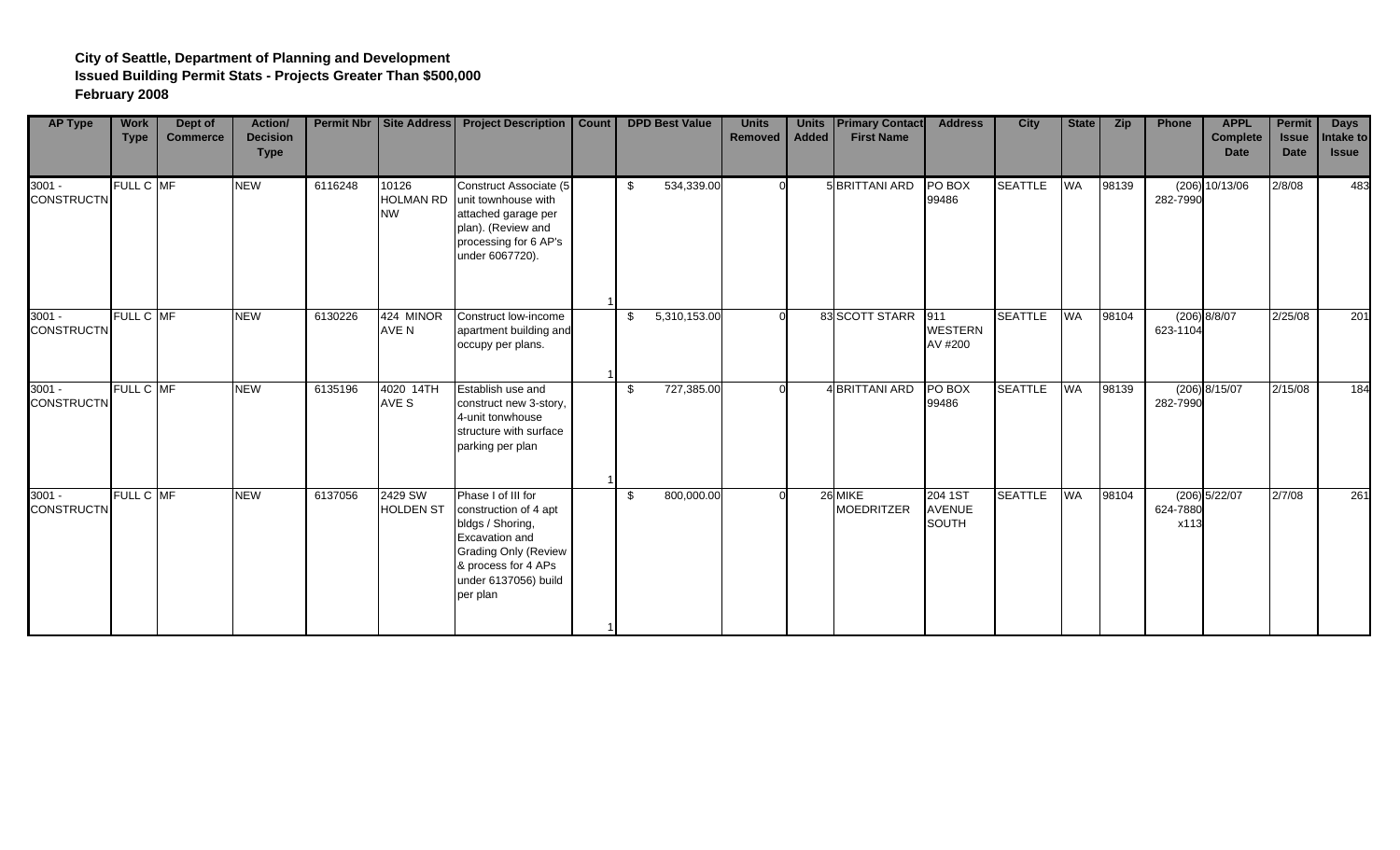| <b>AP Type</b>                | <b>Work</b><br><b>Type</b> | Dept of<br><b>Commerce</b> | Action/<br><b>Decision</b><br><b>Type</b> |         |                     | Permit Nbr   Site Address   Project Description                                                                                                                                                                         | <b>Count</b> |                 | <b>DPD Best Value</b> | <b>Units</b><br><b>Removed</b> | <b>Units</b><br><b>Added</b> | <b>Primary Contact</b><br><b>First Name</b> | <b>Address</b>                     | <b>City</b>    | State     | <b>Zip</b> | Phone             | <b>APPL</b><br><b>Complete</b><br><b>Date</b> | <b>Permit</b><br><b>Issue</b><br><b>Date</b> | <b>Days</b><br>Intake to<br><b>Issue</b> |
|-------------------------------|----------------------------|----------------------------|-------------------------------------------|---------|---------------------|-------------------------------------------------------------------------------------------------------------------------------------------------------------------------------------------------------------------------|--------------|-----------------|-----------------------|--------------------------------|------------------------------|---------------------------------------------|------------------------------------|----------------|-----------|------------|-------------------|-----------------------------------------------|----------------------------------------------|------------------------------------------|
| $3001 -$<br><b>CONSTRUCTN</b> | FULL C MF                  |                            | <b>NEW</b>                                | 6140661 | 3616A<br>PL S       | Construct east<br>COURTLAND fourplex. (Establish<br>use as townhouses<br>and construct (1) 3-<br>unit and (1) 4-unit<br>townhouse with<br>attached garages per<br>plan, review and<br>process 2 AP's under<br>6120734). |              | -\$             | 598,721.00            |                                |                              | 4 RYAN<br><b>SCHOFIELD</b>                  | 2442 NW<br>MARKET ST<br>#69        | <b>SEATTLE</b> | <b>WA</b> | 98107      | 234-2314          | $(206)$ 5/25/07                               | 2/1/08                                       | 252                                      |
| $3001 -$<br><b>CONSTRUCTN</b> | FULL C MF                  |                            | <b>NEW</b>                                | 6141548 | <b>ST</b>           | 205 N 140TH Construct 4-Unit<br>townhouse, per plans.<br>(West 4-plex).                                                                                                                                                 |              | -\$             | 519,635.00            |                                |                              | 4 JESSICA<br><b>KNUTSON</b>                 | 3600<br><b>FREMONT</b><br>AVE N    | <b>SEATTLE</b> | <b>WA</b> | 98103      | 634-3074<br>x15   | (206) 6/6/07                                  | 2/13/08                                      | 252                                      |
| $3001 -$<br><b>CONSTRUCTN</b> | FULL C MF                  |                            | <b>NEW</b>                                | 6147386 | 1508 N 80TH<br>ST   | Construct 4-unit<br>townhouse (North<br>bldg.) with attached<br>garage per plans.                                                                                                                                       |              | $\mathfrak{L}$  | 545,465.00            |                                |                              | 4 JEFF LOY                                  | 1101 N<br><b>NORTHLAK</b><br>E WAY | <b>SEATTLE</b> | <b>WA</b> | 98103      | 633-6228          | $(206)$ $7/20/07$                             | 2/4/08                                       | 199                                      |
| $3001 -$<br><b>CONSTRUCTN</b> | FULL C MF                  |                            | <b>NEW</b>                                | 6149911 | 3006 NE<br>55TH ST  | Establish use as<br>multifamily and<br>construct triplex<br>townhomes and<br>establish 3 surface<br>parking, per plans.                                                                                                 |              | -\$             | 542,276.00            |                                |                              | <b>3 BRITTANI ARD</b>                       | PO BOX<br>99486                    | <b>SEATTLE</b> | <b>WA</b> | 98139      | (206)<br>282-7990 | 10/11/07                                      | 2/29/08                                      | 141                                      |
| <b>NEW MULTIFAMILY</b>        |                            |                            |                                           |         |                     |                                                                                                                                                                                                                         |              | $10$ $\sqrt{5}$ | 10,747,436.00         |                                | 139                          |                                             |                                    |                |           |            |                   |                                               |                                              |                                          |
| $3001 -$<br><b>CONSTRUCTN</b> | FULL C SF/D                |                            | <b>NEW</b>                                | 6112003 | 6800 50TH<br>AVE NE | Establish use for a<br>single family dwelling<br>and construct a new<br>one family dwelling<br>with detached garage,<br>per plans                                                                                       |              | -S              | 707,325.00            |                                |                              | 1 BRITTANI ARD                              | PO BOX<br>99486                    | <b>SEATTLE</b> | WA        | 98139      | 282-7990          | $(206)$ 12/21/06                              | 2/25/08                                      | 431                                      |